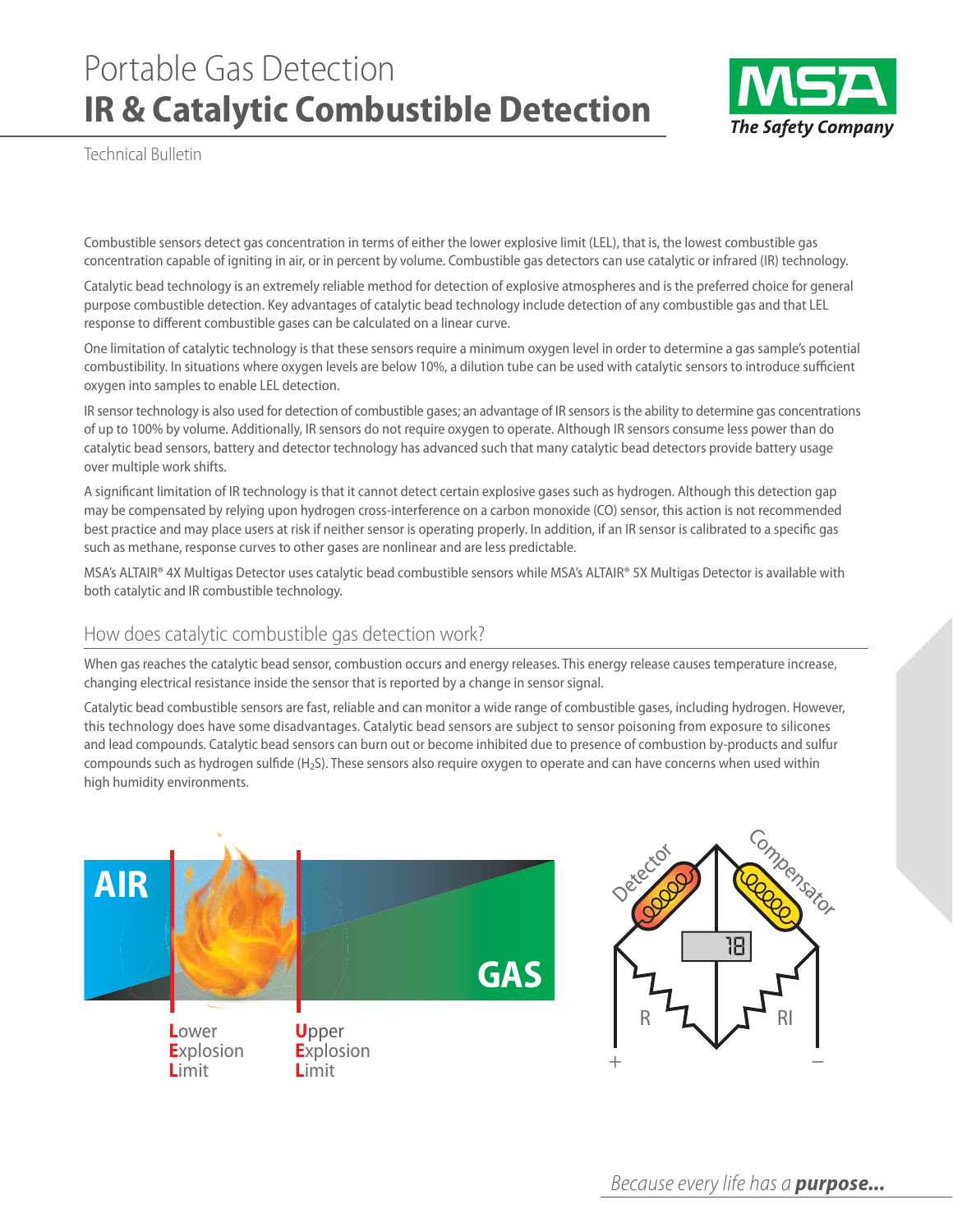#### Catalytic bead sensors: what to know

- Catalytic bead sensors function based upon micro-combustions that occur on the detector bead's catalytic surface. Combustion changes bead temperature that changes coil resistance, that is in turn read by the instrument. The greater the gas concentration, the greater the temperature change that occurs, and the higher the resulting gas reading. When  $O_2$  levels drop below 10%, micro-combustions change from lack of O<sub>2</sub> and inaccurate readings can occur. If O<sub>2</sub> level is below 10%, use either a dilution tube fitting (blends a low oxygen sample with ambient air in order to mix in sufficient oxygen to enable LEL detection) or a pumped instrument, or use an infrared detector.
- Silicone poisoning is the most common way to destroy a catalytic bead sensor, as silicones are used in many polishes, soaps, sealants, and lubricants. Do not polish your instrument with Armor All; instead waterproof the unit with sealant or clean with industrial cleaners, as silicone agents will destroy catalytic bead sensors within short periods of time.
- Catalytic bead sensors are designed to read from 0-100% LEL. When gas is applied that is above 100% LEL, the instrument locks in overrange alarm (application of gas from a butane lighter is an example) and the catalytic bead shuts down to avoid damage to the catalyst. To reset this alarm condition, the ALTAIR 4X Multigas Detector must power down and restart within fresh air. After an over-range condition occurs, it is best practice to calibrate the instrument.

*Note: Altair 5X Multigas Detector with Methane IR will automatically activate the catalytic bead when below 5% methane.*

## Advantages of MSA XCell® Combustible Sensors

MSA XCell Sensors for catalytic combustion provide high accuracy, fast response and increased durability. In addition, XCell Sensors offer life of more than four years, double the lifespan of typical catalytic combustible sensors. MSA has developed a sensor using **two detector beads,** doubling sensor life versus traditional one-detector sensors. Two detectors operate independently and at different times throughout the life of the sensor.

#### Poison Resistance

Most sensors have filters and bead chemistry to help protect against poisons; however over time, these substances reach the bead's detector and slowly deactivate parts of the catalytic surface , reducing sensor sensitivity.

#### **MSA XCell Ex Sensors resist poisons in multiple ways:**

- Patented pressed pellet silicon scrubber
- Active chemical filter to remove sulfur compounds including  $H_2S$  (hydrogen sulfide)
- Two detectors with optimized bead chemistry (if a poison reaches past the scrubber and filter, only one of the two detectors would be impacted)



a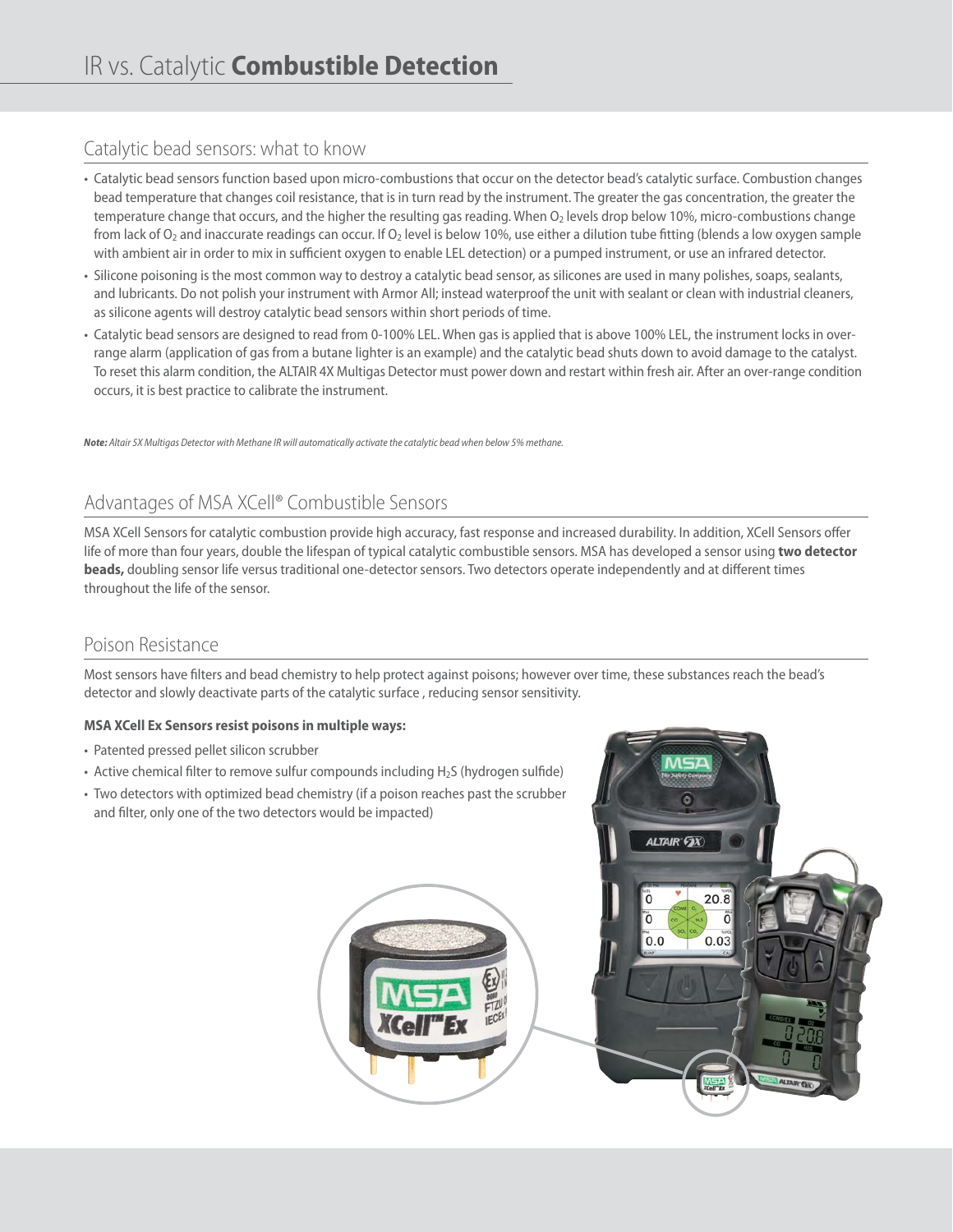

#### Increased Durability

In the past, the combustible sensor has been one of the least impact-resistant instrument components, as a catalytic bead is typically suspended between two posts by a very hot, very thin filament wire. Instrument impact causes the bead to shift and eventually break. MSA's new patent-pending design secures the bead with metal alloy support wire to greatly reduce tfilament wire stress.



#### Increased Performance

In addition to longevity and durability, the XCell Ex Sensor also offers a new performance standard. On-board ASIC (Application Specific Integrated Circuit) adjusts and digitizes the signal side of the sensor, resulting in standard digital output, providing greater immunity to radio frequency interference (RFI) and electromagnetic interference (EMI). In addition, control of the integrated ASIC also results in more accurate and stable results over a very wide range of temperatures and humidity.

### How does infrared (IR) combustible detection work?

The IR gas detection method is based upon absorption of infrared radiation at specific wavelengths as radiation passes through a volume of gas. IR gas detectors use an infrared energy source and may use two detectors that convert the energy into electrical signals. One detector monitors environmental gas as the other acts as a reference gas. Gas concentration is determined by comparing relative values between the two detectors.

With use of IR sensors, the amount of gas is determined by how the amount of that gas absorbs, rather than by chemical reaction. The following figure shows the basic layout of a portable instrument IR sensor. A special source emits light that passes through a filter. This filter screens out all but a very specific set of wavelengths in the infrared part of the spectrum (just slightly longer wavelengths than the eye can detect). The light wavelength that is allowed to pass through must match the wavelength that is easily absorbed by the gas of interest. The amount of light energy received at the detector decreases as more of the target gas passes into the sensing cavity.

IR detectors offer some advantages when compared to catalytic detectors. IR sensors are not affected by poisons such as silicones and lead compounds. Because no sensor combustion occurs, IR sensors do not experience corrosion due to by-product exposure. In addition, R sensors require less frequent calibration. They do not require oxygen for operation, allowing sensors to be used for inert gas sampling when oxygen concentration is below 10%. IR sensors have a long life, typically more than five years depending upon operating conditions.

IR technology also has its own disadvantages. As IR gas detection is based upon the ability of some gases to absorb IR radiation, gases that do not absorb IR energy (such as hydrogen) are not detectable using IR sensors. Detection using IR sensors is limited to specific hydrocarbons. IR sensors also have higher cost than that of catalytic sensors.

MSA offers IR sensors for detection of carbon dioxide, butane, methane, and propane. Carbon dioxide (CO<sub>2</sub>) is an example of an important gas that is difficult to detect reliably using typical electrochemical cells. IR sensors that are commonly used to detect  $CO<sub>2</sub>$  or hydrocarbons approach gas detection in a completely different way.

Users should consider the detection environment and types of combustible gases to determine the best option for detecting combustible gas.



3